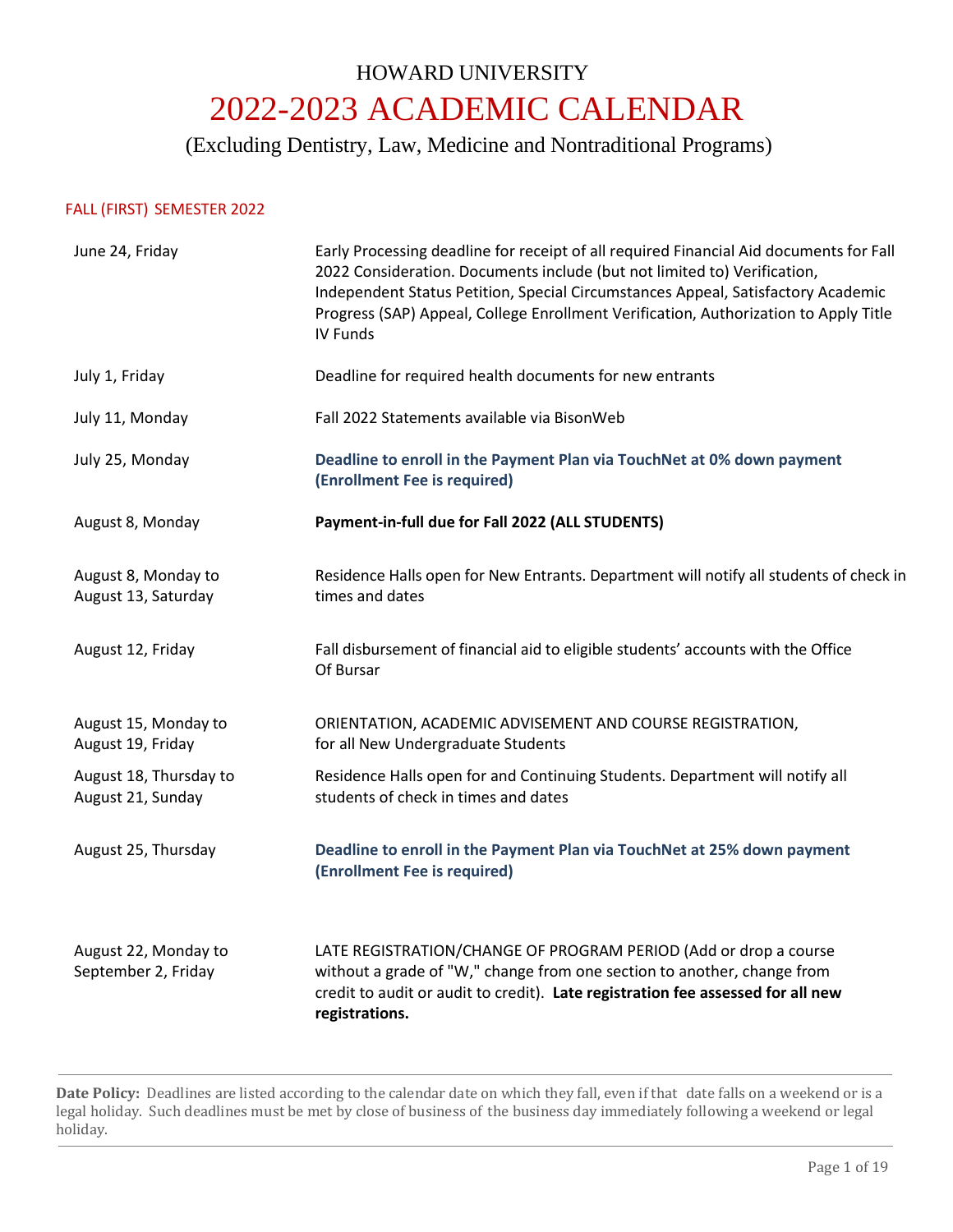| <b>August 22, Monday</b>                       | <b>FORMAL CLASSES BEGIN</b>                                                                                                                                                              |
|------------------------------------------------|------------------------------------------------------------------------------------------------------------------------------------------------------------------------------------------|
| August 26, Friday                              | Deadline for receipt of approved applications for Intra-University<br>Transfer for Fall 2022 in the Office of the Registrar                                                              |
| September 2, Friday                            | <b>LAST DAY TO REGISTER FOR FALL 2022</b>                                                                                                                                                |
|                                                | Deadline to receive 100% refund of tuition/fees. Please note that the online Total<br>Withdrawal Request Form must be submitted.<br>https://www2.howard.edu/withdrawal                   |
|                                                | Deadline for students to add, change or cancel meal plan charges                                                                                                                         |
| September 5, Monday                            | UNIVERSITY CLOSED - Labor Day Observed                                                                                                                                                   |
| September 19, Monday                           | Registration holds for Spring 2023 applied to all accounts with a balance greater than<br>zero and late payment fees assessed.                                                           |
| September 12, Monday to<br>November 11, Friday | Graduation Application available via BisonWeb for Fall 2022 prospective candidates                                                                                                       |
| September 12, Monday                           | Deadline for instructors to submit Never Reported (NR) and Unofficial Withdrawal<br>(UW) status via BisonWeb for Fall 2022                                                               |
| September 16, Friday                           | OPENING CONVOCATION<br>Cramton Auditorium, 11:00 A.M. (Classes Suspended from 10:00 A.M. - 1:00 P.M.)                                                                                    |
| September 26, Monday                           | Deadline for students checking out of Residence Halls to receive 50% refund of<br>housing charges. Students will be assessed 25% of housing charge upon checking out<br>after this date. |
|                                                | Deadline for students checking out of meal mandated Residence Halls to receive<br>50% refund of meal plan charges.                                                                       |
|                                                | Deadline to receive 50% refund of tuition/fees. Please note that the online Total<br>Withdrawal Request Form must be submitted.                                                          |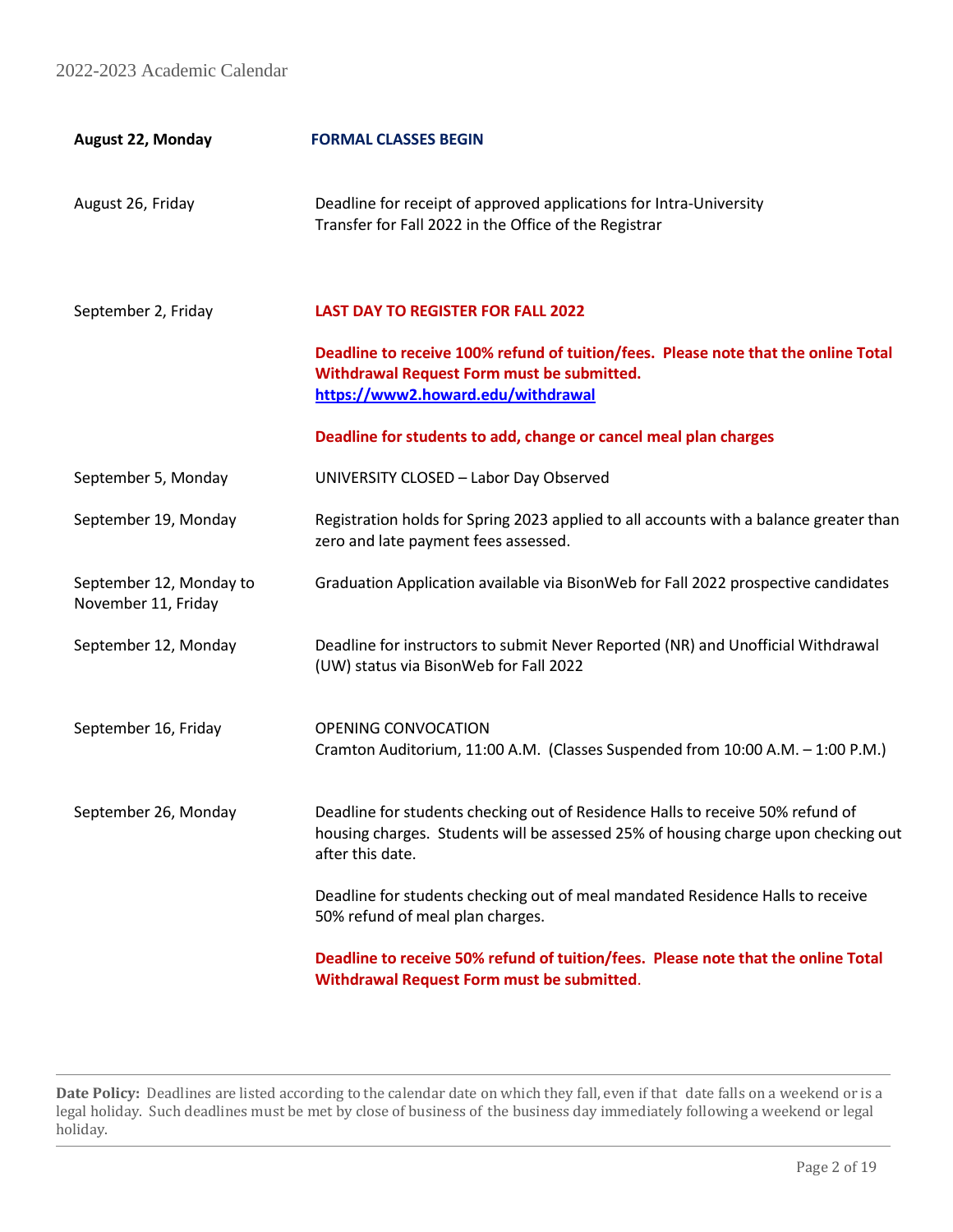| October 1, Saturday | 2022-2023 Free Application for Federal Student Aid (FAFSA) available         |  |  |
|---------------------|------------------------------------------------------------------------------|--|--|
|                     | <b>Preliminary Enrollment Census date</b>                                    |  |  |
| October 10, Monday  | UNIVERSITY CLOSED- Mental Health Day                                         |  |  |
| October 14, Friday  | Deadline for instructors to submit Midterm grades via BisonWeb for Fall 2022 |  |  |
| October 21, Friday  | <b>Final Enrollment Census Date</b>                                          |  |  |
|                     |                                                                              |  |  |

October 24, Monday Spring 2023 Registration begins for Continuing Students BisonWeb is available for registration from **9AM** to **midnight** each day

| DAY       | <b>DATE</b> | <b>CLASSIFICATION</b>      |
|-----------|-------------|----------------------------|
| Monday    | October 25  | Senior                     |
| Tuesday   | October 26  | Junior                     |
| Wednesday | October 27  | Sophomore                  |
| Thursday  | October 28  | Freshman &<br>Unclassified |
| Friday    | October 29  | Graduate                   |

October 24, Monday to April 7, Friday

Graduation Application available via BisonWeb for Spring 2023 prospective candidates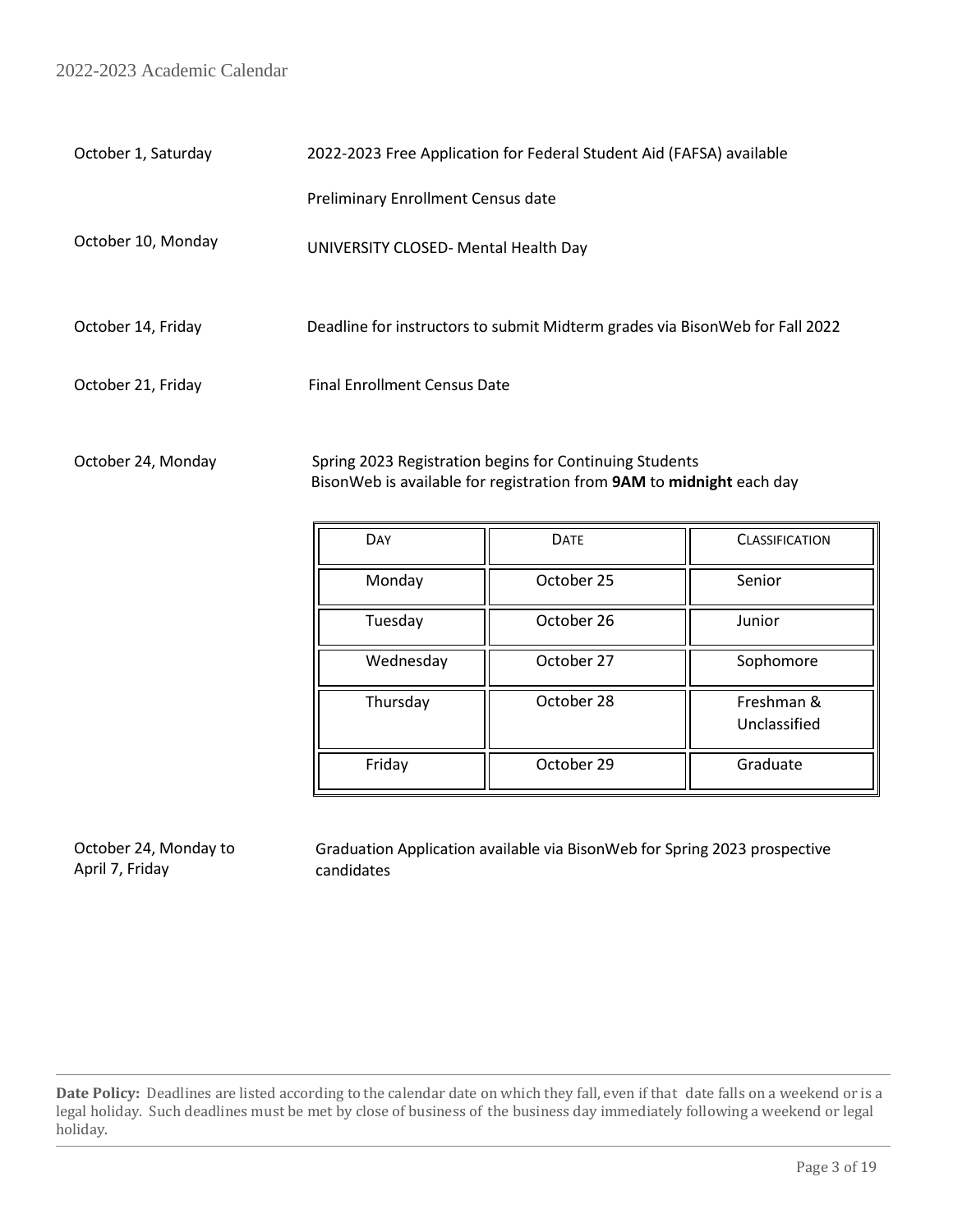| October 28, Friday                              | Deadline to receive 25% refund of tuition/fees (Last day for tuition/fee refunds).<br>Please note that the online Total Withdrawal Request Form must be submitted.<br>https://www2.howard.edu/withdrawal |  |
|-------------------------------------------------|----------------------------------------------------------------------------------------------------------------------------------------------------------------------------------------------------------|--|
|                                                 | Deadline for students checking out of Residence Halls to receive 25% refund of<br>housing charges                                                                                                        |  |
|                                                 | Deadline for students checking out of meal mandated Residence Halls and/or<br>withdrawing from the University to receive 25% of meal plan charges                                                        |  |
| October 29, Saturday                            | College of Arts and Sciences Senior Comprehensive Examinations in major fields for<br>prospective December 2022, May 2023 and Summer 2023 graduates                                                      |  |
| November 1, Tuesday                             | Fall 2022 First-Time in College Early Action Admission Application deadline                                                                                                                              |  |
| November 1, Tuesday                             | Priority deadline for receipt of 2022-2023 Free Application for Federal Student Aid<br>(FAFSA) for Prospective and Continuing Students                                                                   |  |
| November 11, Friday                             | UNIVERSITY CLOSED - Veterans Day Observed                                                                                                                                                                |  |
|                                                 | Mental Health Day                                                                                                                                                                                        |  |
| November 11, Friday                             | <b>LAST DAY TO WITHDRAW FROM A FALL 2022 COURSE</b>                                                                                                                                                      |  |
| November 11, Friday                             | LAST DAY TO COMPLETE A TOTAL WITHDRAWAL FROM THE UNIVERSITY<br>https://www2.howard.edu/withdrawal (No refunds)                                                                                           |  |
| November 11, Friday                             | Deadline for prospective Fall 2023 Graduates to apply for graduation via BisonWeb                                                                                                                        |  |
| November 23, Wednesday                          | Classes and University Services Suspended at NOON                                                                                                                                                        |  |
| November 24, Thursday<br>to November 27, Sunday | UNIVERSITY CLOSED - THANKSGIVING RECESS                                                                                                                                                                  |  |
| December 2, Friday                              | <b>FORMAL CLASSES END</b>                                                                                                                                                                                |  |
|                                                 | <b>DEADLINE FOR STUDENTS TO CLEAR SPRING 2022 INCOMPLETE GRADES</b><br><b>WITH INSTRUCTORS</b>                                                                                                           |  |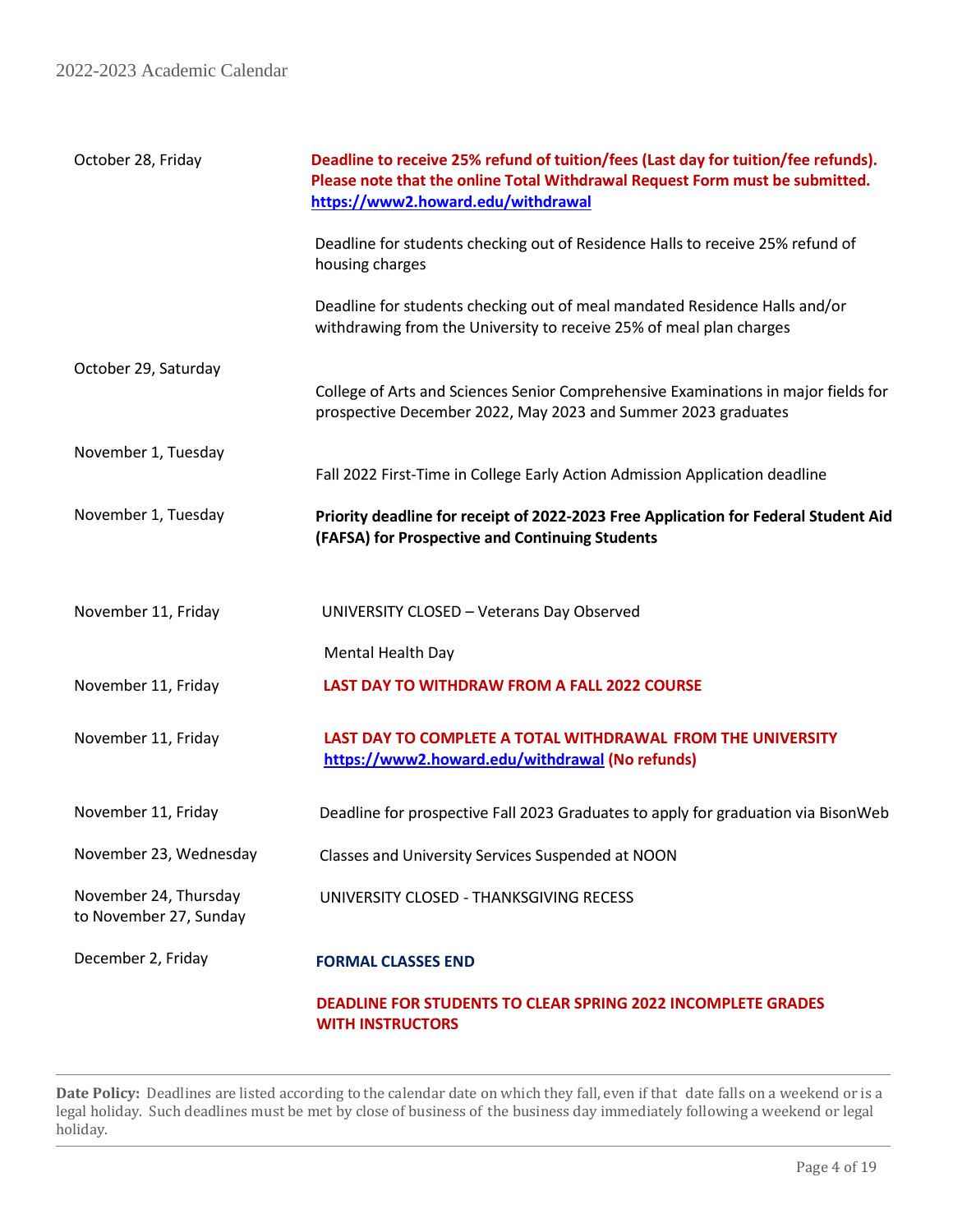December 3, Saturday to December 4, Sunday Reading Period

December 5, Monday

 Students without a financial hold may begin to pay \$200 Advanced payment for Housing Deposit for the 2022-2023 academic year (Continuing students only)

December 5, Monday to December 6, Tuesday

#### **DEPARTMENTAL EXAMINATIONS**

| <b>Departments</b>         | <b>Examination Dates</b> | <b>Examination Times</b>  |
|----------------------------|--------------------------|---------------------------|
| English                    | Monday, December<br>5th  | $8:00$ a.m. $-10:00$ a.m. |
| French 001, 002, &<br>003  | Monday, December<br>5th  | $3:30$ p.m. $-5:30$ p.m.  |
| Spanish 001, 002 &<br>003  | Monday, December<br>5th. | 1:00 p.m. $-3:00$ p.m.    |
| Social Sciences            | Monday, December<br>5th  | $3:30$ p.m. $-5:30$ p.m.  |
| <b>General Physics</b>     | Monday, December<br>5th  | 10:30 a.m. $-$ 12:30 p.m. |
| Economics 001 & 002        | Tuesday, December<br>6th | $8:00$ a.m. $-10:00$ a.m. |
| Comprehensive<br>Sciences  | Tuesday, December<br>6th | 1:00 p.m. $-3:00$ p.m.    |
| <b>Classical Mythology</b> | Tuesday, December<br>6th | $1:00$ p.m. $-3:00$ p.m.  |
| <b>Mathematics</b>         | Tuesday, December<br>6th | $3:30$ p.m. $-5:30$ p.m.  |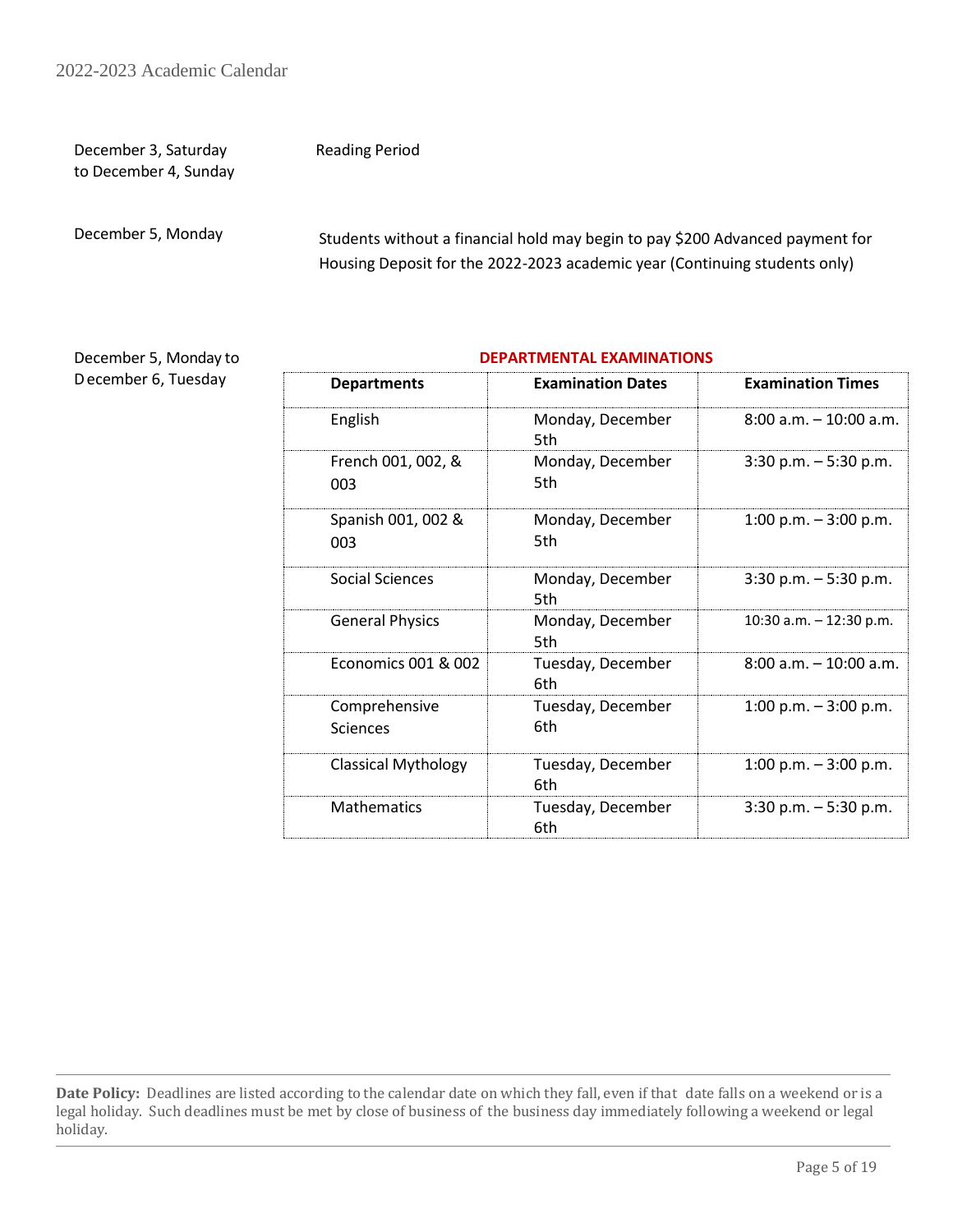# December 7, Wednesday to

December 13, Tuesday

# **FINAL EXAMINATIONS**

(Deadline for instructors to submit final grades via BisonWeb is five calendar days after the scheduled final examination).

| <b>Class Meeting Time</b> | <b>Examination Date</b>             | <b>Examination Time</b>   |  |
|---------------------------|-------------------------------------|---------------------------|--|
| MWF 8:10 a.m.             | Wednesday, December 7th             | 8:00 a.m. - 10:00 a.m.    |  |
| MWF 9:10 a.m.             | Wednesday, December 7 <sup>th</sup> | 11:00 a.m. $-$ 1:00 p.m.  |  |
| MWF 10:10 a.m.            | Wednesday, December 7 <sup>th</sup> | $2:00 p.m. - 4:00 p.m.$   |  |
| MWF 11:10 a.m.            | Wednesday, December 7th             | 5:00 p.m. $-7:00$ p.m.    |  |
| MWF 12:10 p.m.            | Friday, December 9th                | 8:00 a.m. - 10:00 a.m.    |  |
| MWF 1:10 p.m.             | Friday, December 9th                | 11:00 a.m. $-$ 1:00 p.m.  |  |
| MWF 2:10 p.m.             | Friday, December 9th                | $2:00 p.m. - 4:00 p.m.$   |  |
| MWF 3:10 p.m.             | Friday, December 9th                | 5:00 p.m. - 7:00 p.m.     |  |
| MWF 4:10 p.m.             | Monday, December 12th               | 8:00 a.m. - 10:00 a.m.    |  |
| MWF 5:10 p.m.             | Monday, December 12th               | 11:00 a.m. $-$ 1:00 p.m.  |  |
| MWF 6:10 p.m.             | Monday, December 12th               | 2:00 p.m. - 4:00 p.m.     |  |
| MWF 7:10 p.m.             | Monday, December 12th               | 5:00 p.m. - 7:00 p.m.     |  |
| TR 8:10 a.m.              | Thursday, December 8th              | $8:00$ a.m. $-10:00$ a.m. |  |
| TR 9:40 a.m.              | Thursday, December 8 <sup>th</sup>  | 11:00 a.m. $-$ 1:00 p.m.  |  |
| TR 11:10 a.m.             | Thursday, December 8 <sup>th</sup>  | 2:00 p.m. - 4:00 p.m.     |  |
| TR 12:40 p.m.             | Thursday, December 8 <sup>th</sup>  | 5:00 p.m. - 7:00 p.m.     |  |
| TR 2:10 p.m.              | Tuesday, December 13th              | $8:00$ a.m. $-10:00$ a.m. |  |
| TR 3:40 p.m.              | Tuesday, December 13th              | 11:00 a.m. $-$ 1:00 p.m.  |  |
| TR 5:10 p.m.              | Tuesday, December 13th              | 2:00 p.m. - 4:00 p.m.     |  |
| TR 6:40 p.m.              | Tuesday, December 13th              | 5:00 p.m. - 7:00 p.m.     |  |
| TR 7:10 p.m.              | Tuesday, December 13th              | 5:00 p.m. - 7:00 p.m.     |  |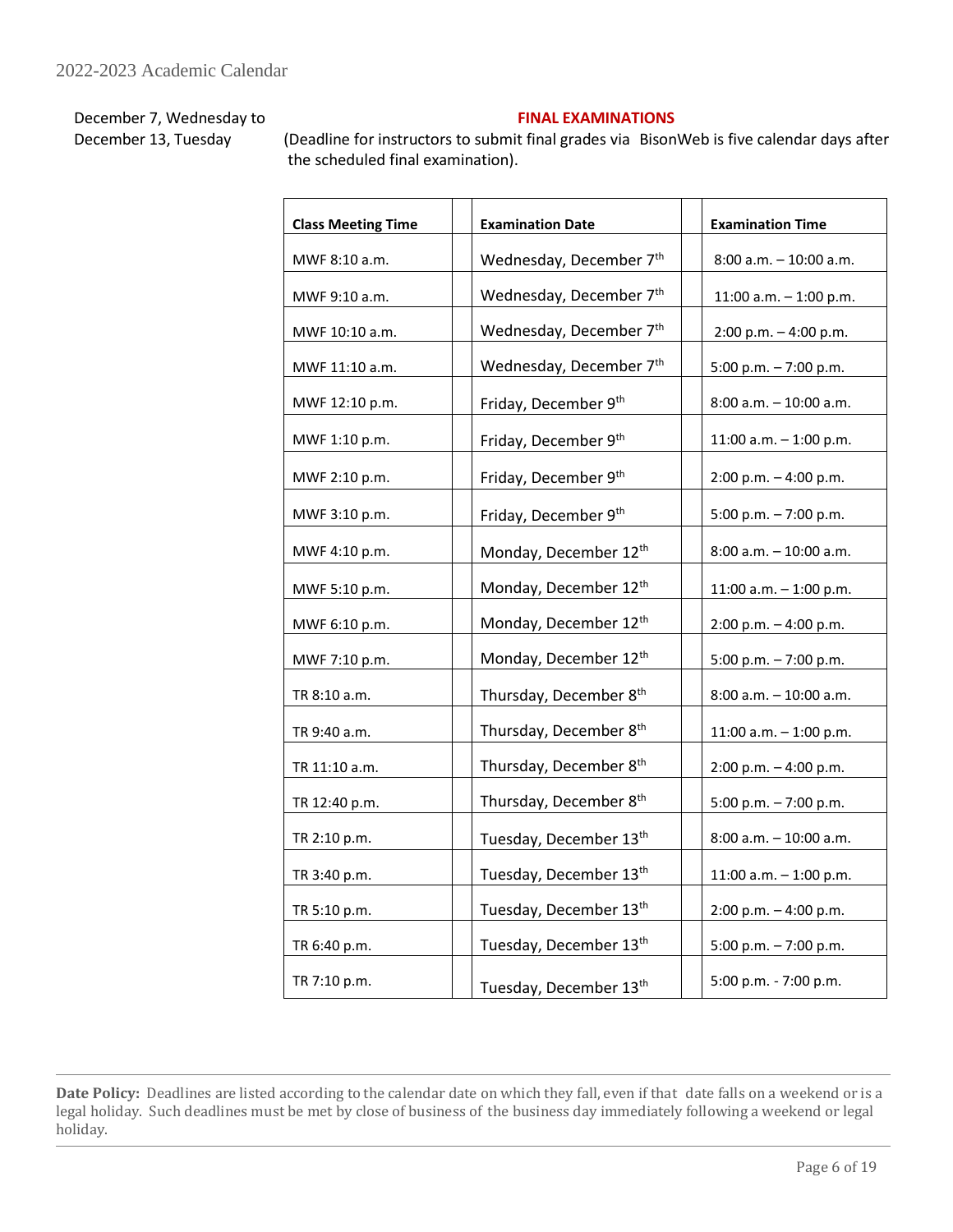| December 9, Friday                               | Spring 2023 Billing Statements available via BisonWeb                                                                                      |
|--------------------------------------------------|--------------------------------------------------------------------------------------------------------------------------------------------|
|                                                  | Deadline for academic deans to submit Special Grade Reports to the Office of<br>the Registrar for removal of Spring 2022 incomplete grades |
| December 13, Tuesday                             | <b>FIRST SEMESTER ENDS</b>                                                                                                                 |
|                                                  | Official GRADUATION DATE for Fall 2022 degree recipients                                                                                   |
| December 19, Monday to<br>January 1, Sunday 2023 | UNIVERSITY CLOSED - WINTER RECESS                                                                                                          |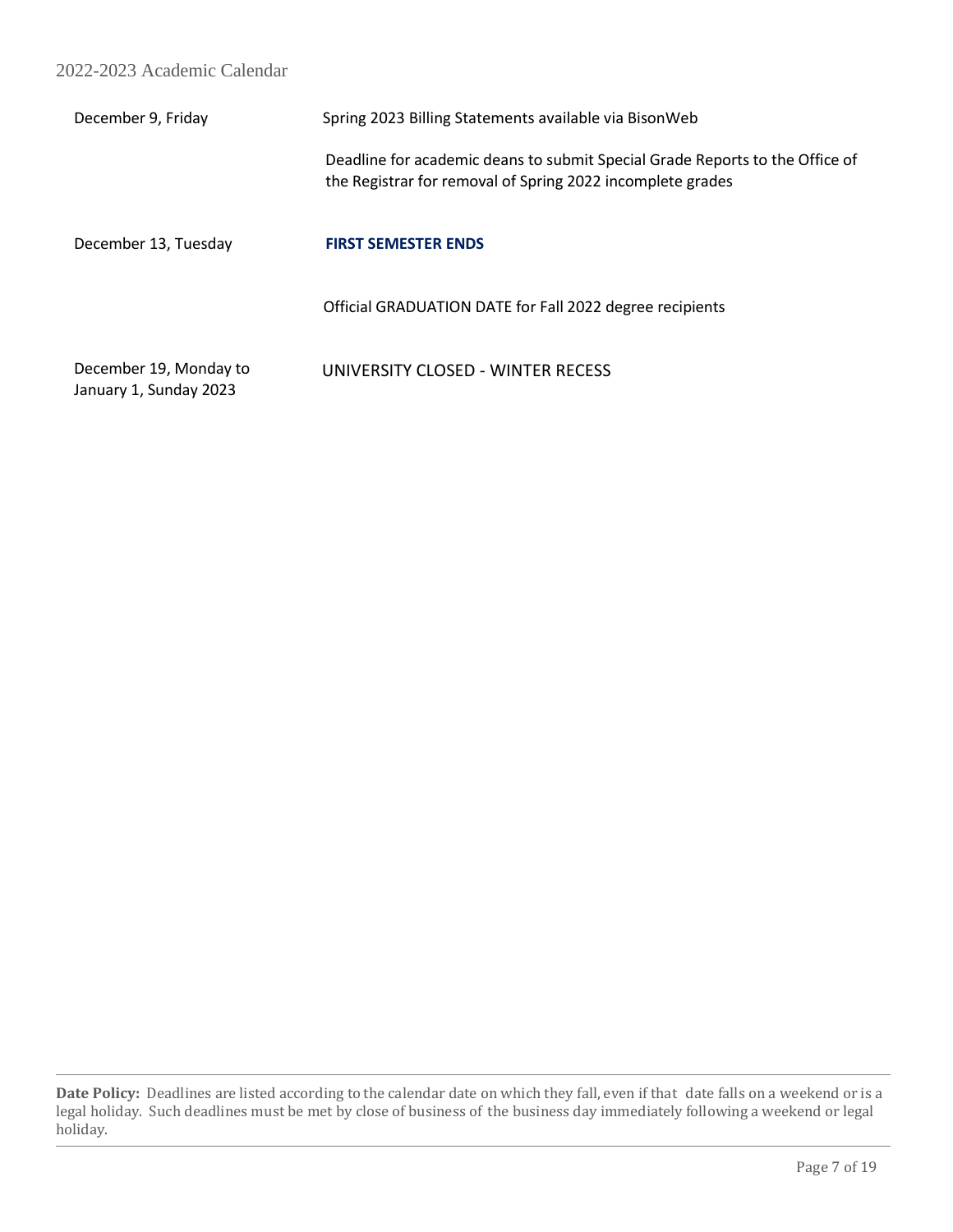# SPRING (SECOND) SEMESTER 2023

| January 3, Tuesday                         | Payment in Full Due - Spring 2023 (All Students)                                                                                                                                                                                                 |  |  |
|--------------------------------------------|--------------------------------------------------------------------------------------------------------------------------------------------------------------------------------------------------------------------------------------------------|--|--|
|                                            | Spring disbursement of financial aid to eligible student's accounts<br>with the Office of Bursar                                                                                                                                                 |  |  |
| January 5, Thursday                        | Residence Halls open for check-in for New Residents at 10:00 A.M.                                                                                                                                                                                |  |  |
| January 6, Friday                          | ORIENTATION, ACADEMIC ADVISEMENT, COURSE REGISTRATION,<br>and PAYMENT of tuition/fees for all New Undergraduate Students                                                                                                                         |  |  |
|                                            | Residence Halls open for check-in for Continuing Students at 10:00 A.M.                                                                                                                                                                          |  |  |
| January 9, Monday to<br>January 20, Friday | LATE REGISTRATION/CHANGE OF PROGRAM PERIOD (Add or drop a course<br>without a grade of "W," change from one section to another, change from<br>credit to audit or audit to credit). Late registration fee assessed for all new<br>registrations. |  |  |
|                                            |                                                                                                                                                                                                                                                  |  |  |
| January 9, Monday                          | <b>FORMAL CLASSES BEGIN</b>                                                                                                                                                                                                                      |  |  |
| January 16, Monday                         | UNIVERSITY CLOSED - Martin Luther King, Jr.'s Birthday Observed                                                                                                                                                                                  |  |  |
|                                            | Deadline to enroll in the Payment Plan via TouchNet at 25% down payment<br>(Enrollment Fee is required)                                                                                                                                          |  |  |
| January 20, Friday                         | <b>LAST DAY TO REGISTER FOR SPRING 2023</b>                                                                                                                                                                                                      |  |  |
|                                            | Deadline to receive 100% refund of tuition/fees. Please note that the online<br>Total Withdrawal Request Form must be submitted.<br>https://www2.howard.edu/withdrawal                                                                           |  |  |
|                                            | Payment-in-full is due for students who register for the first time during the late<br>registration period                                                                                                                                       |  |  |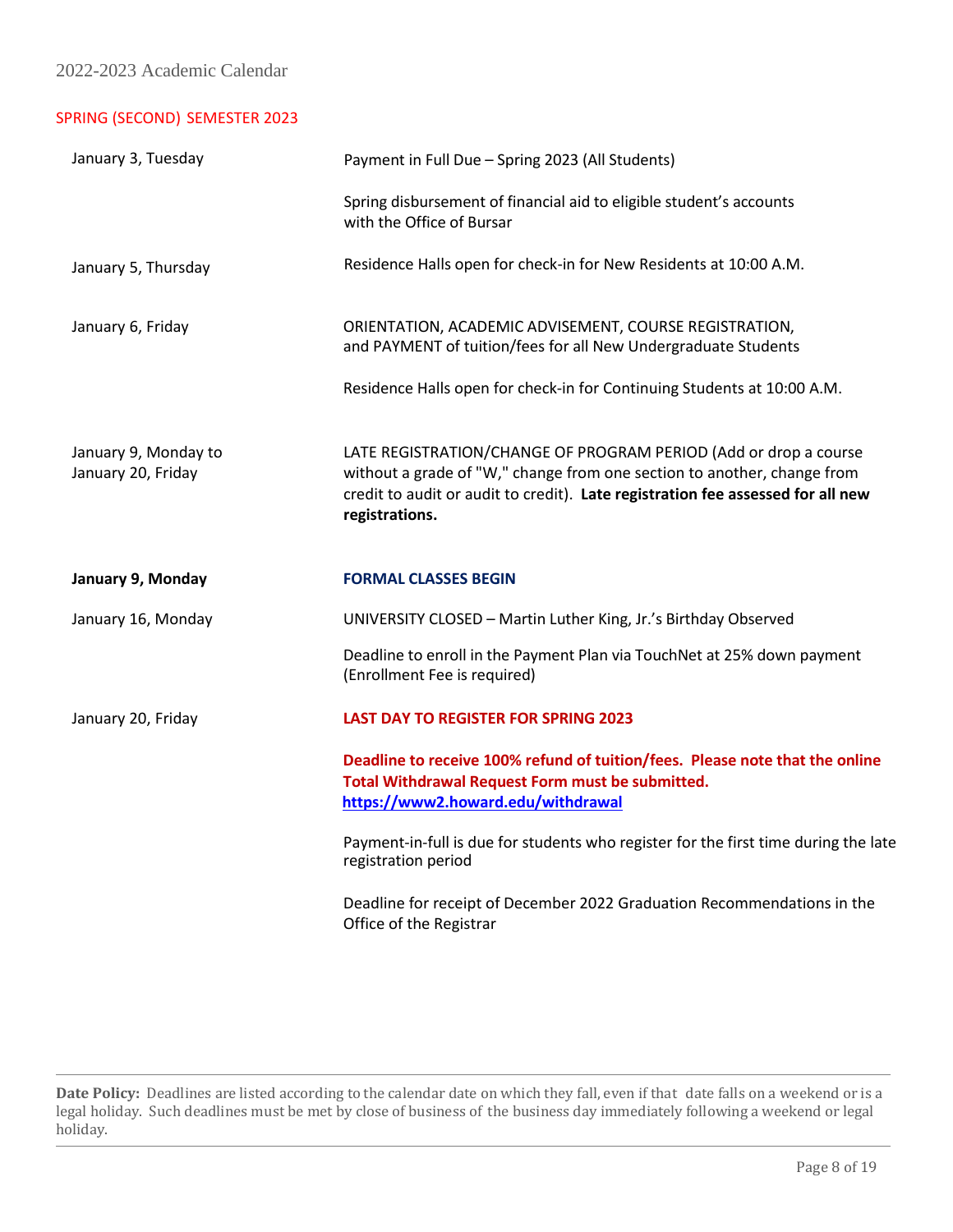|                       | Deadline to receive 25% refund of tuition/fees (Last day for tuition/fee<br>refunds). Please note that the online Total Withdrawal Request Form must be<br>submitted. https://www2.howard.edu/withdrawal |
|-----------------------|----------------------------------------------------------------------------------------------------------------------------------------------------------------------------------------------------------|
| March 3, Friday       | <b>CHARTER DAY CONVOCATION</b><br>Cramton Auditorium, 11:00 A.M. (Classes suspended from 10:00 A.M. - 1:00 P.M.)                                                                                         |
| February 20, Monday   | UNIVERSITY CLOSED - Presidents Day Observed                                                                                                                                                              |
|                       | <b>Preliminary Enrollment Census date</b>                                                                                                                                                                |
|                       | Deadline for students checking out of Residence Halls and/or withdrawing<br>from the University to receive 25% of meal plan and/or housing charges                                                       |
| February 14, Tuesday  | Deadline to receive 50% refund of tuition/fees. Please note that the online<br>Total Withdrawal Request Form must be submitted.<br>https://www2.howard.edu/withdrawal                                    |
| February 3, Friday    | UNIVERSITY CLOSED - Mental Health Day                                                                                                                                                                    |
| February 1, Wednesday | Regular Decision deadline for receipt of First-Time in College applications for<br>admission for Fall 2023                                                                                               |
|                       | Deadline for instructors to submit Never Reported (NR) and Unofficial<br>Withdrawal (UW) grades via BisonWeb for Spring 2023                                                                             |
| January 30, Monday    | Financial holds applied to all accounts with a balance greater than zero and late<br>payment fees assessed.                                                                                              |
|                       | Deadline for students checking out of meal mandated Residence Halls and/or<br>withdrawing from the University to receive 50% of meal plan charges                                                        |
|                       | Deadline for students checking out of Residence Halls to receive 50% refund of<br>housing charges                                                                                                        |
|                       | Deadline for students to add, change or cancel meal plan charges                                                                                                                                         |
|                       | Deadline for receipt of approved applications for Intra-University Transfers for<br>Spring 2023 in Office of the Registrar                                                                               |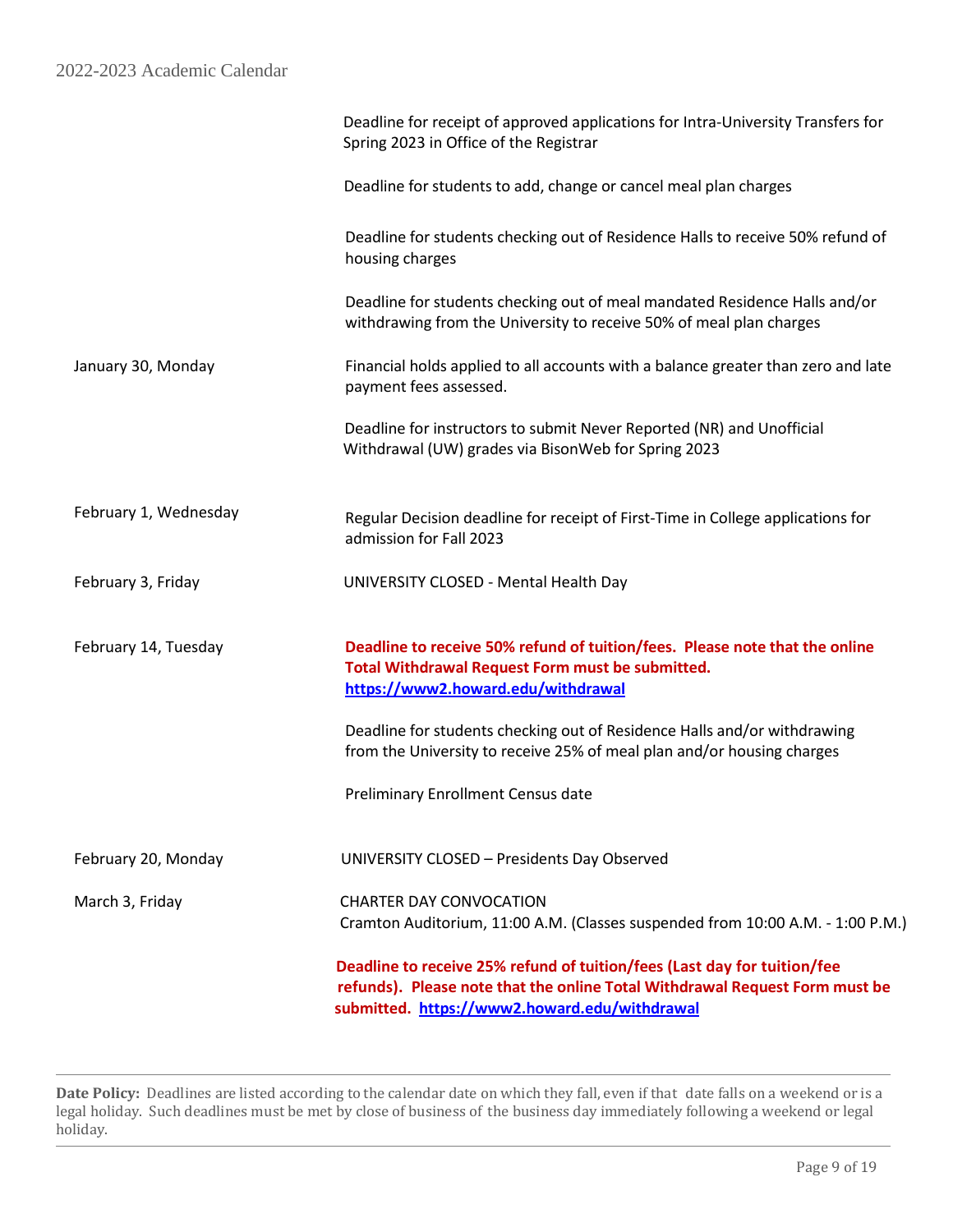| March 3, Friday                          | Deadline for instructors to submit Midterm grades vis BisonWeb                                                                            |                                                                                 |                       |  |
|------------------------------------------|-------------------------------------------------------------------------------------------------------------------------------------------|---------------------------------------------------------------------------------|-----------------------|--|
| March 4, Saturday to<br>March 12, Sunday |                                                                                                                                           | UNIVERSITY CLOSED - SPRING RECESS<br>No dining services provided during recess. |                       |  |
| March 10, Friday                         | Final Enrollment Census date                                                                                                              |                                                                                 |                       |  |
| March 25, Saturday                       | Senior Comprehensive Examination in major fields for College of Arts and<br>Sciences prospective May, Summer, and December 2023 graduates |                                                                                 |                       |  |
| March 27, Monday to                      |                                                                                                                                           |                                                                                 |                       |  |
| March 31, Friday                         |                                                                                                                                           | Fall 2023 Registration begins for Continuing Students                           |                       |  |
|                                          | <b>DAY</b>                                                                                                                                | <b>DATE</b>                                                                     | <b>CLASSIFICATION</b> |  |
|                                          | Monday                                                                                                                                    | March 28                                                                        | Senior                |  |

| Monday    | March 28 | Senior       |
|-----------|----------|--------------|
| Tuesday   | March 29 | Junior       |
| Wednesday | March 30 | Sophomore    |
| Thursday  | March 31 | Freshman &   |
|           |          | Unclassified |
| Friday    | April 1  | Graduate     |

BisonWeb is available for registration from **9AM** to **midnight** each day

# April 7, Friday April 14, Friday **LAST DAY TO WITHDRAW FROM A Spring 2023 COURSE LAST DAY TO COMPLETE A TOTAL WITHDRAWAL FROM THE UNIVERSITY <https://www2.howard.edu/withdrawal> (No Refunds)** Deadline for prospective Spring 2023 graduates to apply for graduation via BisonWeb April 17, Monday **Summer 2023 Registration begins for Continuing Students** BisonWeb is available for registration from **9AM** to **midnight** each day April 17, Monday to July 1, Friday Graduation Application available via BisonWeb for Summer 2023 prospective candidates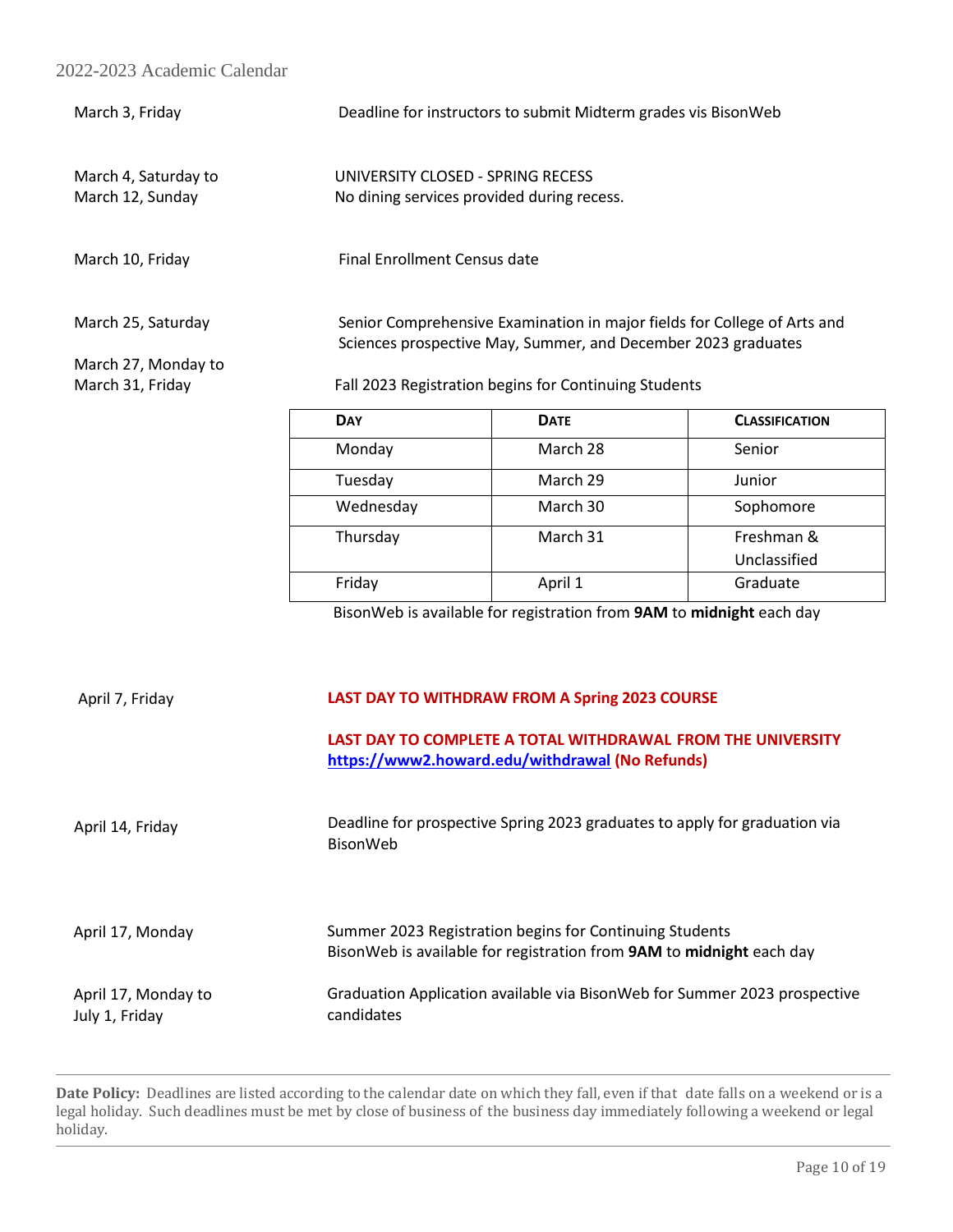| April 25, Tuesday to<br>April 27, Thursday | FINAL EXAMINATIONS FOR PROSPECTIVE S P R I N G 2023 GRADUATES                        |  |
|--------------------------------------------|--------------------------------------------------------------------------------------|--|
| April 28, Friday                           | <b>FORMAL CLASSES END</b>                                                            |  |
|                                            | <b>DEADLINE FOR INSTRUCTORS TO SUBMIT GRADES FOR PROSPECTIVE</b><br><b>GRADUATES</b> |  |
|                                            | Deadline for students to clear Fall 2022 incomplete grades with instructors          |  |
| April 28, Friday to                        | <b>Reading Period</b>                                                                |  |

### **DEPARTMENTAL EXAMINATIONS**

May 1, Monday to May 2, Tuesday

April 30, Sunday

 (Deadline for instructors to submit final grades via BisonWeb is five calendar days after the scheduled final examination)

| <b>Departments</b>            | <b>Examination Dates</b> | <b>Examination Times</b>  |
|-------------------------------|--------------------------|---------------------------|
| English                       | Monday, May 1st          | $8:00$ a.m. $-10:00$ a.m. |
| French 001, 002, & 003        | Monday, May 1st          | $3:30$ p.m. $-5:30$ p.m.  |
| Spanish 001, 002 & 003        | Monday, May 1st          | $1:00$ p.m. $-3:00$ p.m.  |
| Social Sciences               | Monday, May 1st          | $3:30$ p.m. $-5:30$ p.m.  |
| <b>General Physics</b>        | Monday, May 1st          | 10:30 a.m. $-$ 12:30 p.m. |
| Economics 001 & 002           | Tuesday, May 2           | $8:00$ a.m. $-10:00$ a.m. |
| <b>Comprehensive Sciences</b> | Tuesday, May 2           | $1:00$ p.m. $-3:00$ p.m.  |
| <b>Classical Mythology</b>    | Tuesday, May 2           | $1:00$ p.m. $-3:00$ p.m.  |
| <b>Mathematics</b>            | Tuesday, May 2           | $3:30$ p.m. $-5:30$ p.m.  |

May 3, Wednesday to May 9, Tuesday

### **FINAL EXAMINATIONS**

(Deadline for instructors to submit final grades via BisonWeb is five calendar days after the scheduled final examination)

| <b>Class Meeting Time</b> | <b>Examination Date</b> | <b>Examination Time</b>  |
|---------------------------|-------------------------|--------------------------|
| MWF 8:10 a.m.             | Wednesday, May 3rd      | 8:00 a.m. - 10:00 a.m.   |
| MWF 9:10 a.m.             | Wednesday, May 3rd      | 11:00 a.m. $-$ 1:00 p.m. |
| MWF 10:10 a.m.            | Wednesday, May 3rd      | $2:00$ p.m. $-4:00$ p.m. |
| MWF 11:10 a.m.            | Wednesday, May 3rd      | 5:00 p.m. $-7:00$ p.m.   |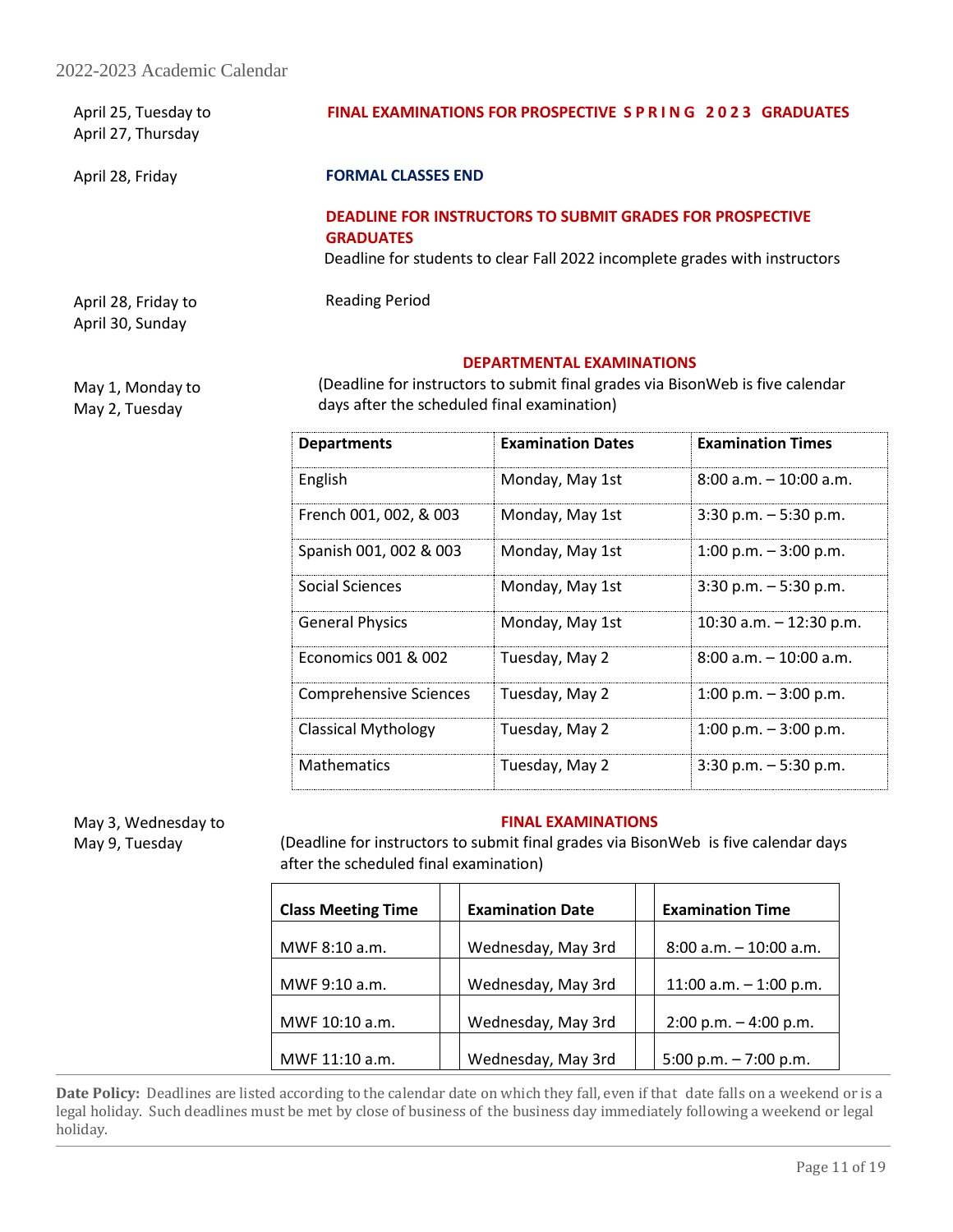| MWF 12:10 p.m. | Friday, May 5th  | $8:00$ a.m. $-10:00$ a.m. |
|----------------|------------------|---------------------------|
| MWF 1:10 p.m.  | Friday, May 5th  | 11:00 a.m. $-$ 1:00 p.m.  |
| MWF 2:10 p.m.  | Friday, May 5th  | $2:00$ p.m. $-4:00$ p.m.  |
| MWF 3:10 p.m.  | Friday, May 5th  | 5:00 p.m. $- 7:00$ p.m.   |
| MWF 4:10 p.m.  | Monday, May 8th  | 8:00 a.m. - 10:00 a.m.    |
| MWF 5:10 p.m.  | Monday, May 8th  | 11:00 a.m. $-$ 1:00 p.m.  |
| MWF 6:10 p.m.  | Monday, May 8th  | $2:00$ p.m. $-4:00$ p.m.  |
| MWF 7:10 p.m.  | Monday, May 8th  | 5:00 p.m. $-7:00$ p.m.    |
| TR 8:10 a.m.   | Thursday, May 4  | 8:00 a.m. - 10:00 a.m.    |
| TR 9:40 a.m.   | Thursday, May 4  | 11:00 a.m. $-$ 1:00 p.m.  |
| TR 11:10 a.m.  | Thursday, May 4  | $2:00$ p.m. $-4:00$ p.m.  |
| TR 12:40 p.m.  | Thursday, May 4  | 5:00 p.m. $-7:00$ p.m.    |
| TR 2:10 p.m.   | Tuesday, May 9th | $8:00$ a.m. $-10:00$ a.m. |
| TR 3:40 p.m.   | Tuesday, May 9th | 11:00 a.m. $-$ 1:00 p.m.  |
| TR 5:10 p.m.   | Tuesday, May 9th | $2:00$ p.m. $-4:00$ p.m.  |
| TR 6:40 p.m.   | Tuesday, May 9th | 5:00 p.m. $-7:00$ p.m.    |
| TR 7:10 p.m.   | Tuesday, May 9th | 5:00 p.m. - 7:00 p.m.     |

**NOTE:** FOR THOSE CLASSES THAT MEET ONCE WEEKLY OR AT A TIME NOT SHOWN ABOVE, THE INSTRUCTOR SHOULD SCHEDULE, IN CONSULTATION WITH THE STUDENT(S) INVOLVED, THE FINAL EXAM (IF ANY) WITH THEIR DEPARTMENT CHAIR TO ARRANGE FOR AN EXAMINATION ROOM

May 5, Friday Many 19, Peadline for academic deans to submit Special Grade Reports to the Office of the Registrar for removal of Fall 2022 incomplete grades

May 10, Wednesday **SECOND SEMESTER ENDS** 

May 12, Friday **Deadline for receipt of Spring 2023 Graduation Recommendations in the Office of** the Registrar

Check out of Residence Halls for all undergraduate students at 12:00 P.M.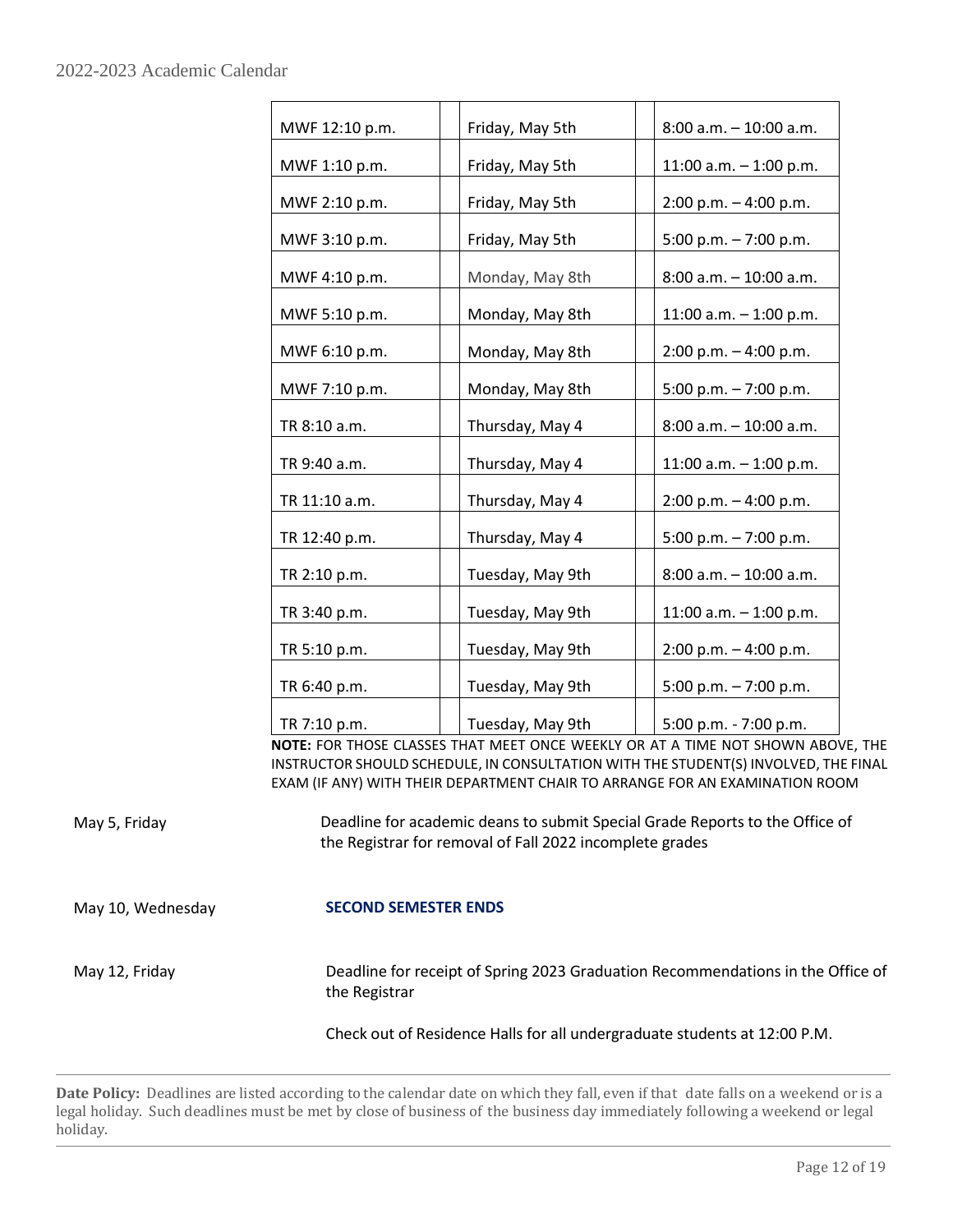| May 13, Saturday | <b>COMMENCEMENT</b><br>Upper Quadrangle - Main Campus, 10:00 A.M.                                                                                                                                                                                                                                             |
|------------------|---------------------------------------------------------------------------------------------------------------------------------------------------------------------------------------------------------------------------------------------------------------------------------------------------------------|
| May 14, Sunday   | Check out of Residence Halls for all Spring 2023 graduates at 12:00 P.M.                                                                                                                                                                                                                                      |
| May 19, Friday   | Evaluate Satisfactory Academic Progress (SAP) for 2023-2024                                                                                                                                                                                                                                                   |
|                  | Residence Halls open for check-in of Summer Session I residents                                                                                                                                                                                                                                               |
| May 26, Friday   | Priority deadline for Satisfactory Academic Progress (SAP) Appeals for the 2023-<br>2024 academic year                                                                                                                                                                                                        |
| June 1, Thursday | Priority Processing Deadline for receipt of all required Financial Aid Documents<br>for Fall 2023 consideration. Documents include (but not limited to) Verification,<br>Independent Status Petition, Special Circumstances Appeal, College Enrollment<br>Verification, Authorization to Apply Title IV Funds |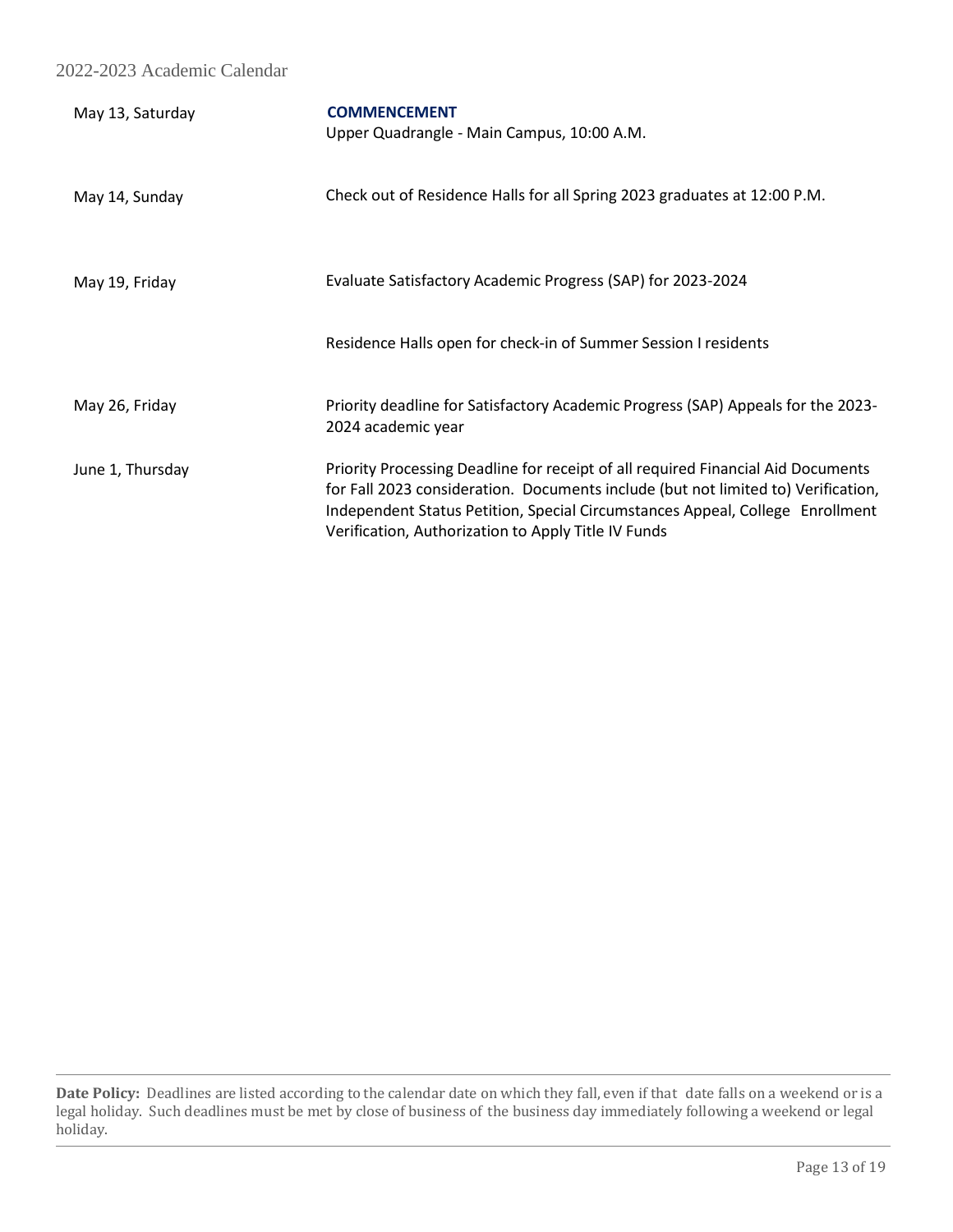| <b>SUMMER SCHOOL 2022</b>             |                                                                   |                                                                                                                                                                                                           |
|---------------------------------------|-------------------------------------------------------------------|-----------------------------------------------------------------------------------------------------------------------------------------------------------------------------------------------------------|
|                                       | SESSION I: May 22 to June 25<br><b>Registration: May 18 to 22</b> | SESSION II: June 26 to July 30<br><b>Registration: June 22 to 26</b>                                                                                                                                      |
| <b>SUMMER SESSION I</b>               |                                                                   |                                                                                                                                                                                                           |
| May 12, Friday                        |                                                                   | Summer I Financial Aid disbursements for eligible students                                                                                                                                                |
| May 18, Thursday to<br>May 22, Monday |                                                                   | REGISTRATION for all students; Payment in-full is due upon registration                                                                                                                                   |
|                                       |                                                                   | (Add or drop a course without a grade of "W," change from one section to<br>another, change from credit to audit or audit to credit)                                                                      |
|                                       | <b>Consortium Registration</b>                                    |                                                                                                                                                                                                           |
| May 22, Monday                        | <b>FORMAL CLASSES BEGIN</b>                                       | <b>Payment Due in Full for Summer Registration (All Students)</b>                                                                                                                                         |
|                                       | https://www2.howard.edu/withdrawal                                | Deadline to receive 100% refund of tuition/fees. Please note that the<br>online Total Withdrawal Request Form must be submitted.                                                                          |
| May 24, Wednesday                     |                                                                   | <b>Summer Registration Disenrollment due to nonpayment</b>                                                                                                                                                |
| May 29, Monday                        | https://www2.howard.edu/withdrawal                                | Deadline to receive 50% refund of tuition/fees. Please note that the online<br>Total Withdrawal Request Form must be submitted.                                                                           |
| May 29, Monday                        | UNIVERSITY CLOSED - Memorial Day Observed                         |                                                                                                                                                                                                           |
|                                       |                                                                   | Deadline for faculty to submit Unofficial Withdrawal (UW) and Never<br>Reported (NR) status reports via BisonWeb for Summer Session I 2023                                                                |
| June 2, Friday                        |                                                                   | Graduation holds applied for Summer 2023 graduates                                                                                                                                                        |
| June 5, Monday                        |                                                                   | Deadline to receive 25% refund of tuition/fees. (Last day for tuition/fee<br>refunds). Please note that the online Total Withdrawal Request Form must<br>be submitted. https://www2.howard.edu/withdrawal |
| June 9, Friday                        | <b>LAST DAY TO WITHDRAW FROM A COURSE</b>                         |                                                                                                                                                                                                           |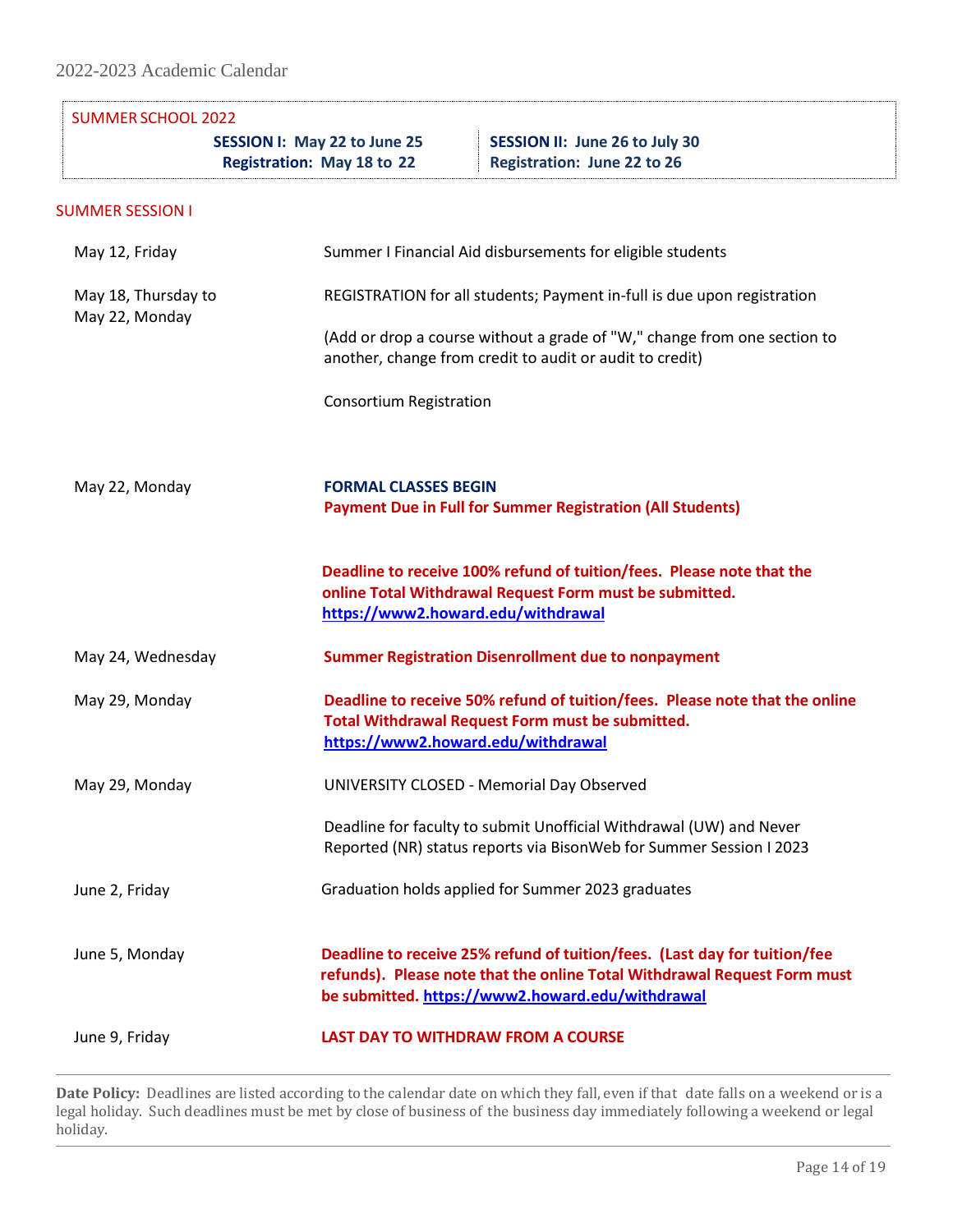| June 9, Friday                            | LAST DAY TO COMPLETE A TOTAL WITHDRAWAL<br><b>FROM THE UNIVERSITY (Summer Session 1) (No Refunds)</b><br>https://www2.howard.edu/withdrawal             |
|-------------------------------------------|---------------------------------------------------------------------------------------------------------------------------------------------------------|
| June 19, Monday                           | UNIVERSITY CLOSED - Juneteenth Observed                                                                                                                 |
| June 21, Wednesday                        | <b>FORMAL CLASSES END</b>                                                                                                                               |
| June 22, Thursday to<br>June 24, Saturday | <b>FINAL EXAMINATIONS</b><br>(Deadline for instructors to submit final grades via BisonWeb is 3 calendar days<br>after the scheduled final examination) |

| June 24, Saturday | Official GRADUATION DATE for Summer 2023 degree recipients<br>in the Colleges of Dentistry, Medicine and Pharmacy only |
|-------------------|------------------------------------------------------------------------------------------------------------------------|
| June 25, Sunday   | <b>FIRST FIVE-WEEK SUMMER SESSION ENDS</b>                                                                             |
|                   | Residence Halls close for Summer Session I residents                                                                   |

| FINAL EXAMINATION SCHEDULE FOR SUMMER SESSION I |                           |  |
|-------------------------------------------------|---------------------------|--|
| June 22, Thursday                               | 6:30 A.M. - 8:30 A.M.     |  |
| June 22, Thursday                               | 8:00 A.M. - 10:00 A.M.    |  |
| June 23, Friday                                 | 8:00 A.M. - 10:00 A.M.    |  |
| June 24, Saturday                               | $9:00$ A.M. - 11.00 A.M.  |  |
| June 22, Thursday                               | 11:00 A.M. - 1:00 P.M.    |  |
| June 23, Friday                                 | $11:00$ A.M. - 1:00 P.M.  |  |
| June 22, Thursday                               | $2:00$ P.M. - 4:00 P.M.   |  |
| June 23, Friday                                 | $2:00$ P.M. - 4:00 P.M.   |  |
| June 22, Thursday                               | $6:00$ P.M. - 8:00 P.M.   |  |
| June 23, Friday                                 | $6:00$ P.M. - $8:00$ P.M. |  |
|                                                 |                           |  |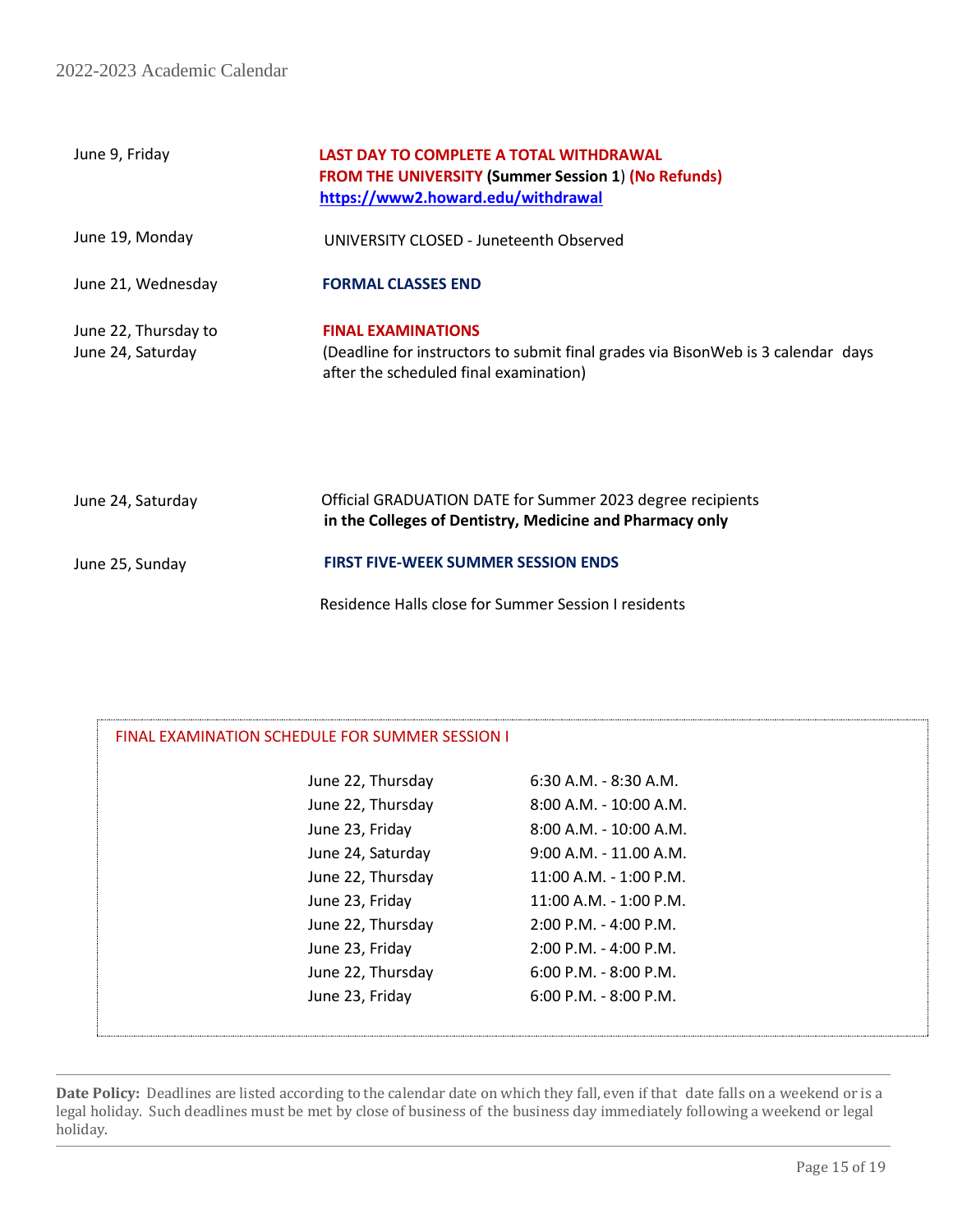#### SUMMER SESSIONII

| June 16, Friday                         | Summer Session II Financial Aid disbursements for eligible students                                                                                                                                             |
|-----------------------------------------|-----------------------------------------------------------------------------------------------------------------------------------------------------------------------------------------------------------------|
| June 22, Thursday to<br>June 26, Monday | REGISTRATION for all students; Payment in-full is due upon registration<br>(Add or drop a course without a grade of "W," change from one section to<br>another, change from credit to audit or audit to credit) |
|                                         | <b>Consortium Registration</b>                                                                                                                                                                                  |
| June 23, Friday                         | Residence Hall check-in for Summer Session II residents at 10:00 A.M.                                                                                                                                           |
| June 26, Monday                         | <b>FORMAL CLASSES BEGIN</b><br><b>Payment Due in Full for Summer Registration (All Students)</b>                                                                                                                |
|                                         | Deadline to receive 100% refund of tuition/fees. Please note that the<br>online Total Withdrawal Request Form must be submitted.<br>https://www2.howard.edu/withdrawal                                          |
| June 28, Wednesday                      | <b>Summer Registration Disenrollment due to nonpayment</b>                                                                                                                                                      |
| July 1, Saturday                        | Deadline for prospective Summer 2023 graduates to apply for graduation via<br>BisonWeb                                                                                                                          |
|                                         | Priority deadline for Satisfactory Academic Progress (SAP) Appeals for 2022-2023<br>Academic Year                                                                                                               |
| July 3, Monday                          | Deadline to receive 50% refund of tuition/fees. Please note that the online<br>Total Withdrawal Request Form must be submitted.<br>https://www2.howard.edu/withdrawal                                           |
|                                         | Deadline for faculty to submit Unofficial Withdrawal (UW) and Never Reported<br>(NR) status reports via BisonWeb for Summer Session II 2023                                                                     |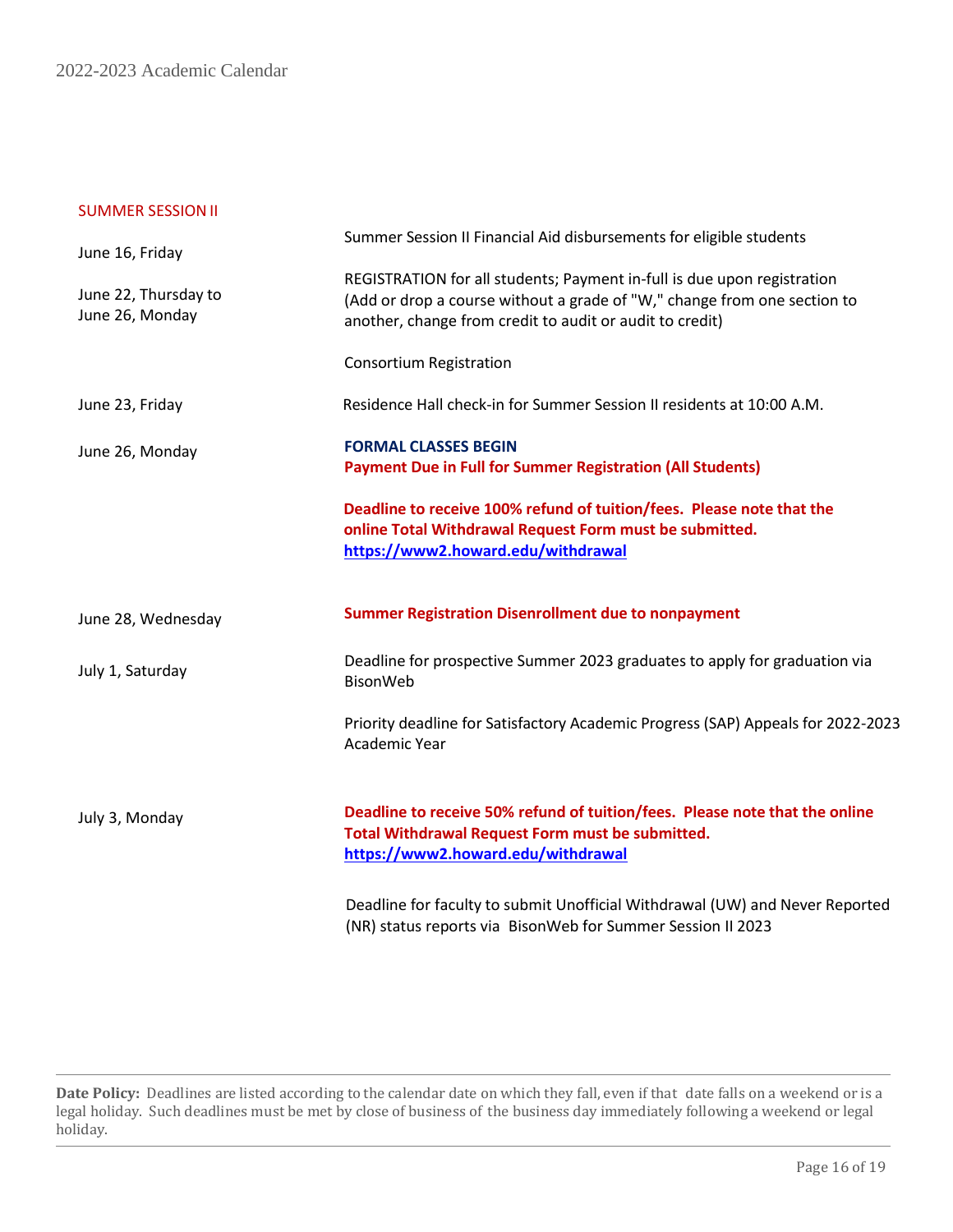| July 4, Tuesday                          | UNIVERSITY CLOSED - Independence Day Observed                                                                                                                                                                                    |
|------------------------------------------|----------------------------------------------------------------------------------------------------------------------------------------------------------------------------------------------------------------------------------|
| July 10, Monday                          | Deadline to receive 25% refund of tuition/fees. (Last day for tuition/fee<br>refunds). Please note that the online Total Withdrawal Request Form must<br>be submitted. https://www2.howard.edu/withdrawal                        |
|                                          | <b>LAST DAY TO WITHDRAW FROM A COURSE</b>                                                                                                                                                                                        |
| July 14, Friday                          | LAST DAY TO COMPLETE A TOTAL WITHDRAWAL FROM THE UNIVERSITY (for<br><b>Summer Session II) (No Refunds)</b><br>Please note that the online Total Withdrawal Request Form must be submitted.<br>https://www2.howard.edu/withdrawal |
| July 26, Wednesday                       | <b>FORMAL CLASSES END</b>                                                                                                                                                                                                        |
| July 26, Wednesday to<br>July 28, Friday | <b>FINAL EXAMINATIONS</b><br>(Deadline for instructors to submit final grades via BisonWeb is 3 calendar days<br>after the scheduled final examination)                                                                          |
| July 29, Saturday                        | Residence Halls close for Summer Session II residents                                                                                                                                                                            |
|                                          | <b>SECOND FIVE-WEEK SUMMER SESSION ENDS</b>                                                                                                                                                                                      |
|                                          | Official GRADUATION DATE for Summer 2023 degree recipients                                                                                                                                                                       |
|                                          | Deadline for receipt of Summer 2023 Graduation Recommendations in the Office<br>of the Registrar                                                                                                                                 |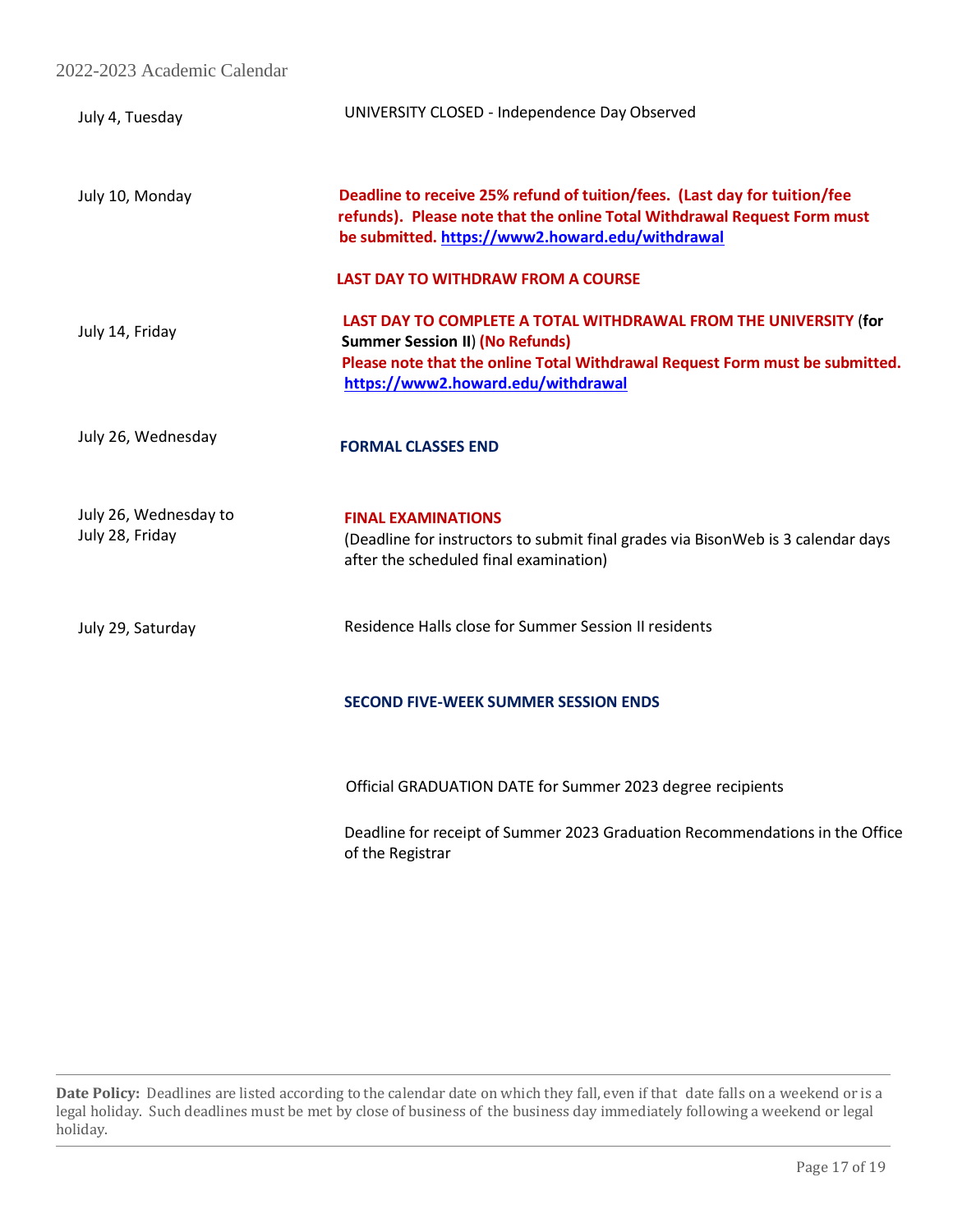# FINAL EXAMINATION SCHEDULE FOR SUMMER SESSION II

| July 26, Wednesday | $6:30$ A.M. - $8:30$ A.M. |
|--------------------|---------------------------|
| July 26, Wednesday | $8:00$ A.M. - 10:00 A.M.  |
| July 27, Thursday  | 8:00 A.M. - 10:00 A.M.    |
| July 28, Friday    | $9:00$ A.M. - 11.00 A.M.  |
| July 26, Wednesday | 11:00 A.M. - 1:00 P.M.    |
| July 27, Thursday  | 11:00 A.M. - 1:00 P.M.    |
| July 26, Wednesday | $2:00$ P.M. - 4:00 P.M.   |
| July 27, Thursday  | $2:00$ P.M. - 4:00 P.M.   |
| July 26, Wednesday | $6:00$ P.M. - $8:00$ P.M. |
| July 27, Thursday  | $6:00$ P.M. - $8:00$ P.M. |
|                    |                           |